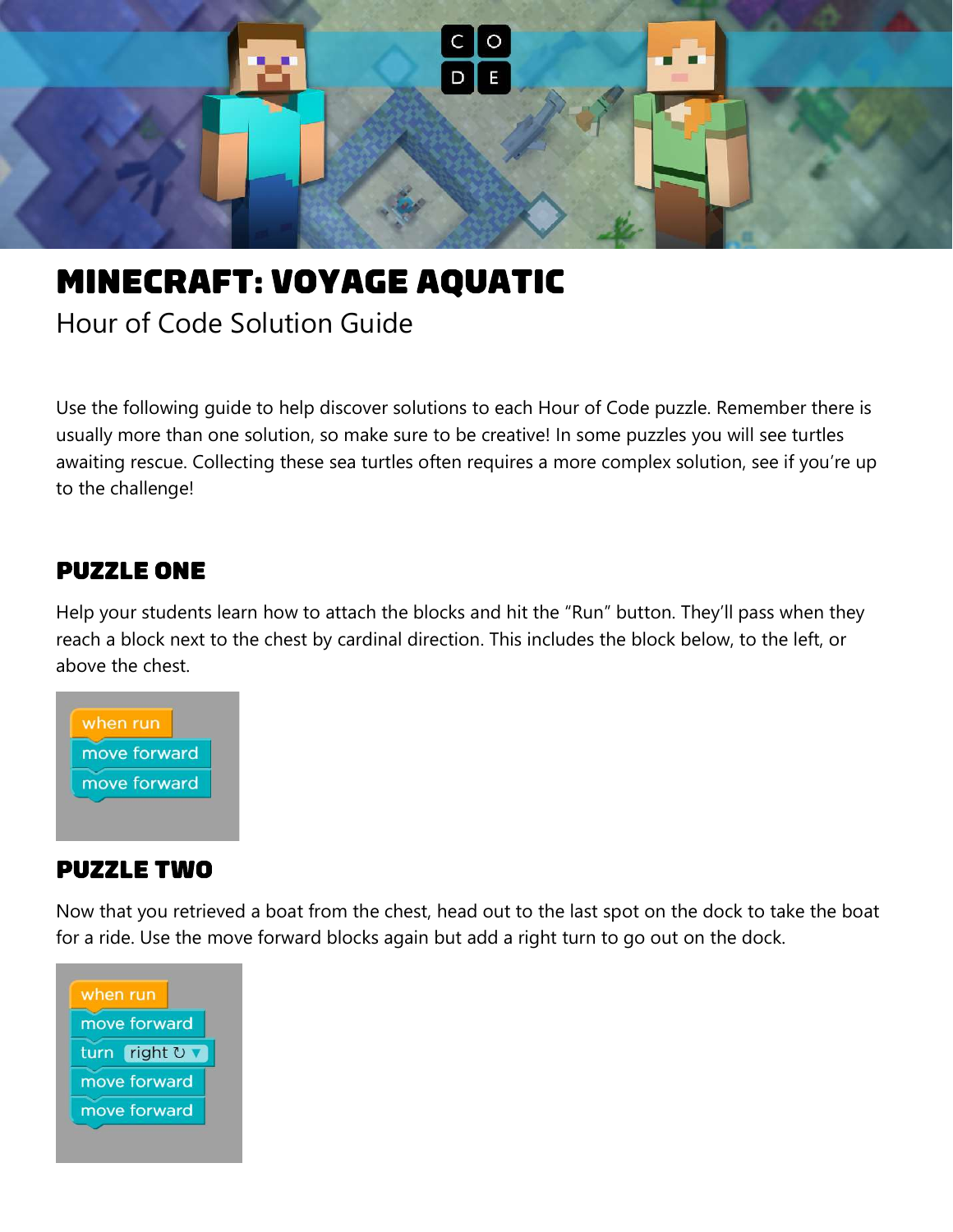## **PUZZLE THREE**

Use your boat to head across the ocean. You need to catch a cod and feed it to the dolphin in the puzzle 4. Use 7 move forward blocks to reach the blocks.

| when run     |  |
|--------------|--|
| move forward |  |
| move forward |  |
| move forward |  |
| move forward |  |
| move forward |  |
| move forward |  |
| move forward |  |
|              |  |

#### **PUZZLE FOUR**

Did you know if you feed cod to a salmon, it will lead you to a shipwreck? Also, using "repeat until goal" blocks is helpful, so you don't need to drag over the same block repeatedly. Use the loop provided to reach the dolphin with just a few blocks of code!



#### **PUZZLE FIVE**

In this puzzle, we've given you some starter "move forward" blocks. You'll need to add a "turn right" block to your code to get your player to the treasure chest.

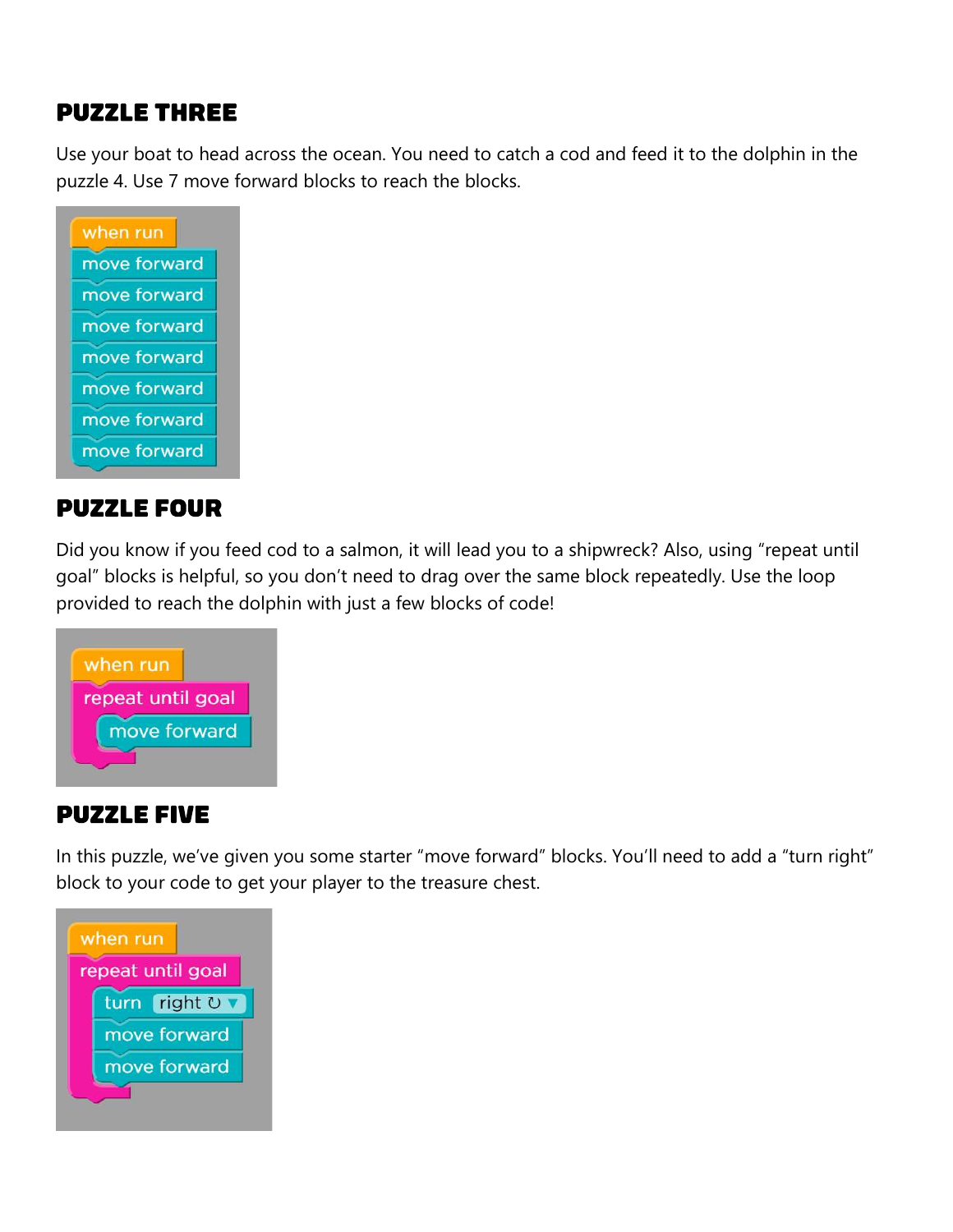# **PUZZLE SIX**

Your player needs to navigate through the icebergs ahead to reach the underwater ruins. Catch a salmon along your way to solve this puzzle. Using combinations of loops, you can move and turn left and rate to get to the salmon. Try a more complex solution to save the sea turtle on your journey.



#### **PUZZLE SEVEN**

You have headed underwater to search the ruins for prismarine treasure. Also, this is the first puzzle using conditionals. To create an efficient solution, we must use "if path" blocks which allow the player to check for open paths to the left, right, or straight ahead. In this case, the player can check for paths to the right to navigate through the ruins and reach the chest. For a greater challenge, use another "if path" block to rescue the sea turtle along your way.

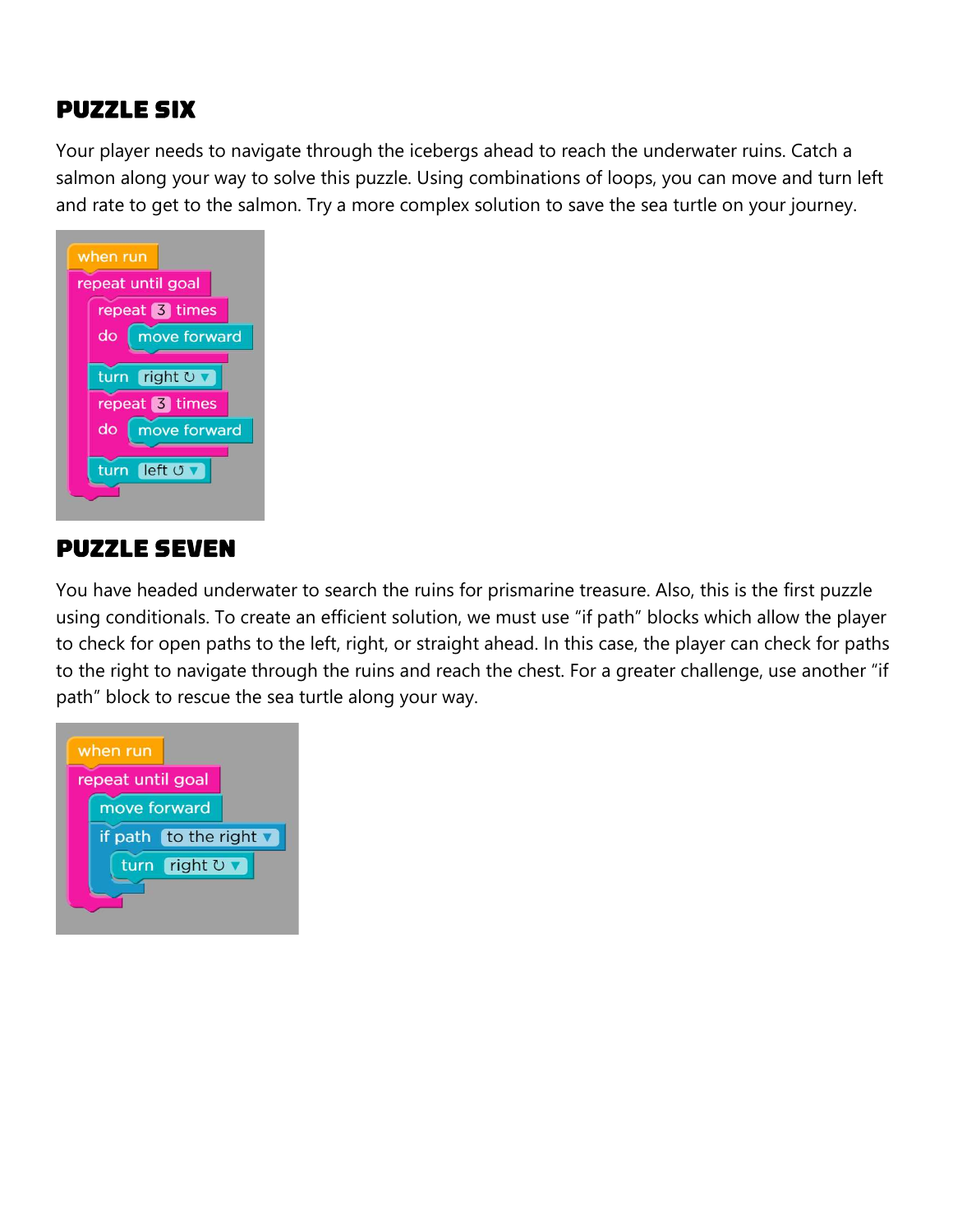## **PUZZLE EIGHT**

Let's use some more conditionals to get through the volcanic island toward the tropical fish and the coral reef. Again, you can use conditionals here to solve the puzzle. Use the "if path" blocks which allow the player to check for open paths to the left, right, or straight ahead. For a greater challenge, use another "if path" block to rescue the sea turtle along your way.



#### **PUZZLE NINE**

Your player has reached the coral reef and headed back underwater! Not only can you use conditionals to check for open paths, you can also use them to complete certain moves only when standing on a certain block type. See the blue and red coral blocks? Try turning left and right only when standing on these blocks to make your way through the reef. The heart of the sea is waiting for you in the treasure chest.

| when run                    |
|-----------------------------|
| repeat until goal           |
| move forward                |
| if standing on blue coral v |
| turn right <b>U</b> ▼       |
| if standing on red coral v  |
| turn left <b>J</b>          |